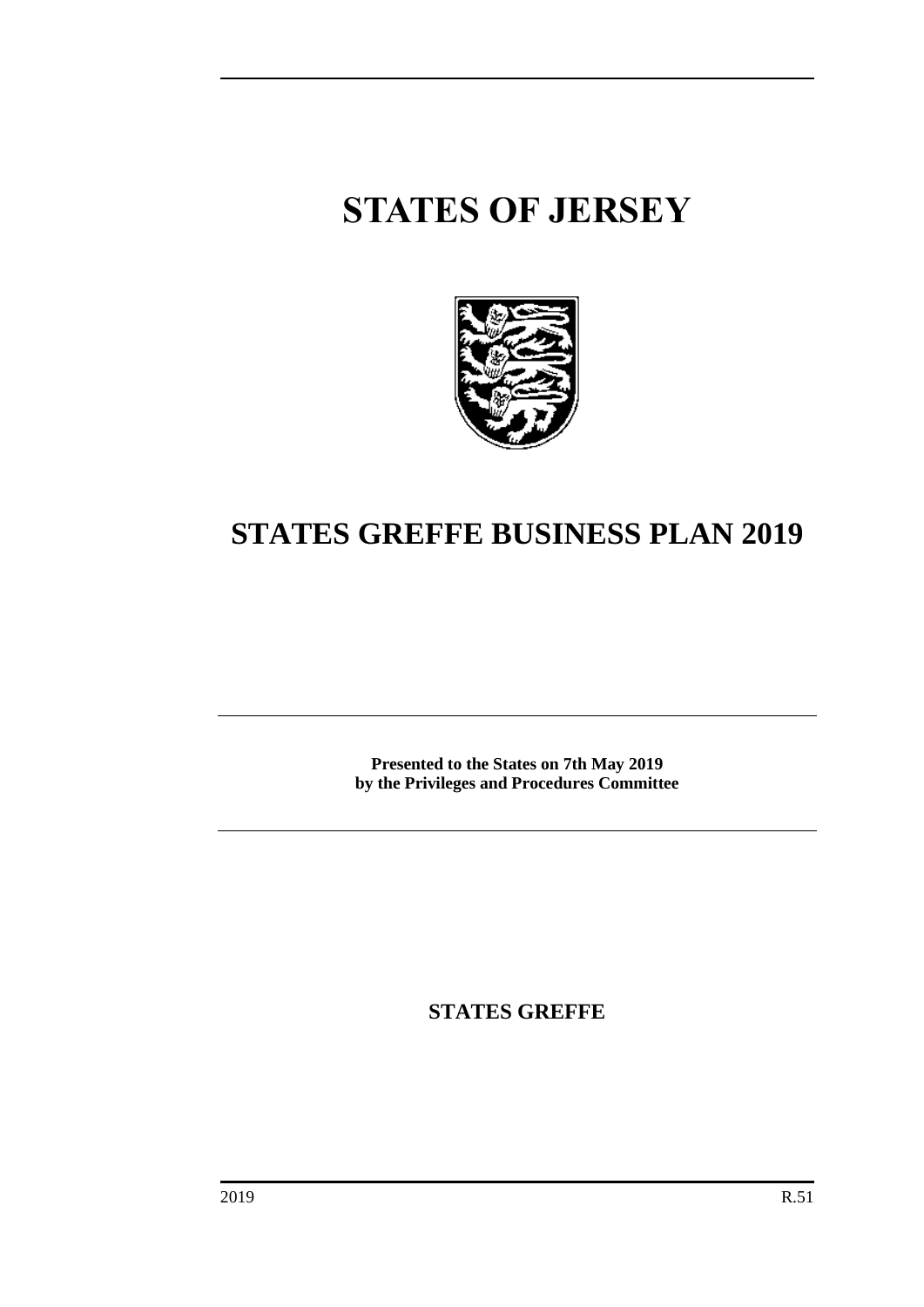#### **REPORT**

### **Introduction**

This document sets out what we, the States Greffe, do; our specific aims for 2019; our thinking at this stage about our future plans; how the States of Jersey's values apply to us; the risks we face; and the resources at our disposal.

The plan is intended to provide greater clarity, for the Public, States Members, and States staff, about our role and our objectives. *It was approved by the Privileges and Procedures Committee in April 2019. In addition, we will shortly be publishing the States Assembly Annual Report for 2018, which includes, amongst other things, an assessment of progress in implementing the commitments we made in 2018.*

### **What is the States Greffe for?**

The purpose of the States Greffe is to support parliamentary democracy in Jersey.

We do this  $by -$ 

- Supporting the work of the States Assembly and its Committees and Scrutiny Panels (we also provide a secretariat to a number of States bodies, including the Council of Ministers, the States Employment Board and the Jersey Overseas Aid Commission).
- Supporting all Members of the Assembly in discharging their parliamentary duties.
- Informing and educating the Public about the work of the Assembly and elections to the Assembly.

# **What do we want to achieve in 2019?**

The core business of the Greffe involves supporting the work of the Assembly and its Panels and Committees. There is a regular cycle of meetings of all these bodies, for which documents must be assembled or prepared, distributed, published and archived; and following meetings, there will often be actions arising which Greffe staff must implement. Sittings of the Assembly are supported by staff from across the Greffe – including by producing and distributing the documents which are debated, assisting with the production of the transcript of the meeting ("Hansard") and operating the camera equipment for webcasting.

In addition, we will continue to organise the programme of weekly term-time visits to the States Chamber by schoolchildren in Year 5. We also organise the annual Youth Assembly, in which students from the Island's post-16 schools and college debate topics they propose, and we support the annual Rotary Club 'peace' debate.

The Greffe also supports a wide range of international activity, including meetings of the Commonwealth Parliamentary Association and the Commonwealth Women Parliamentarians, the annual commemoration of Commonwealth Day, the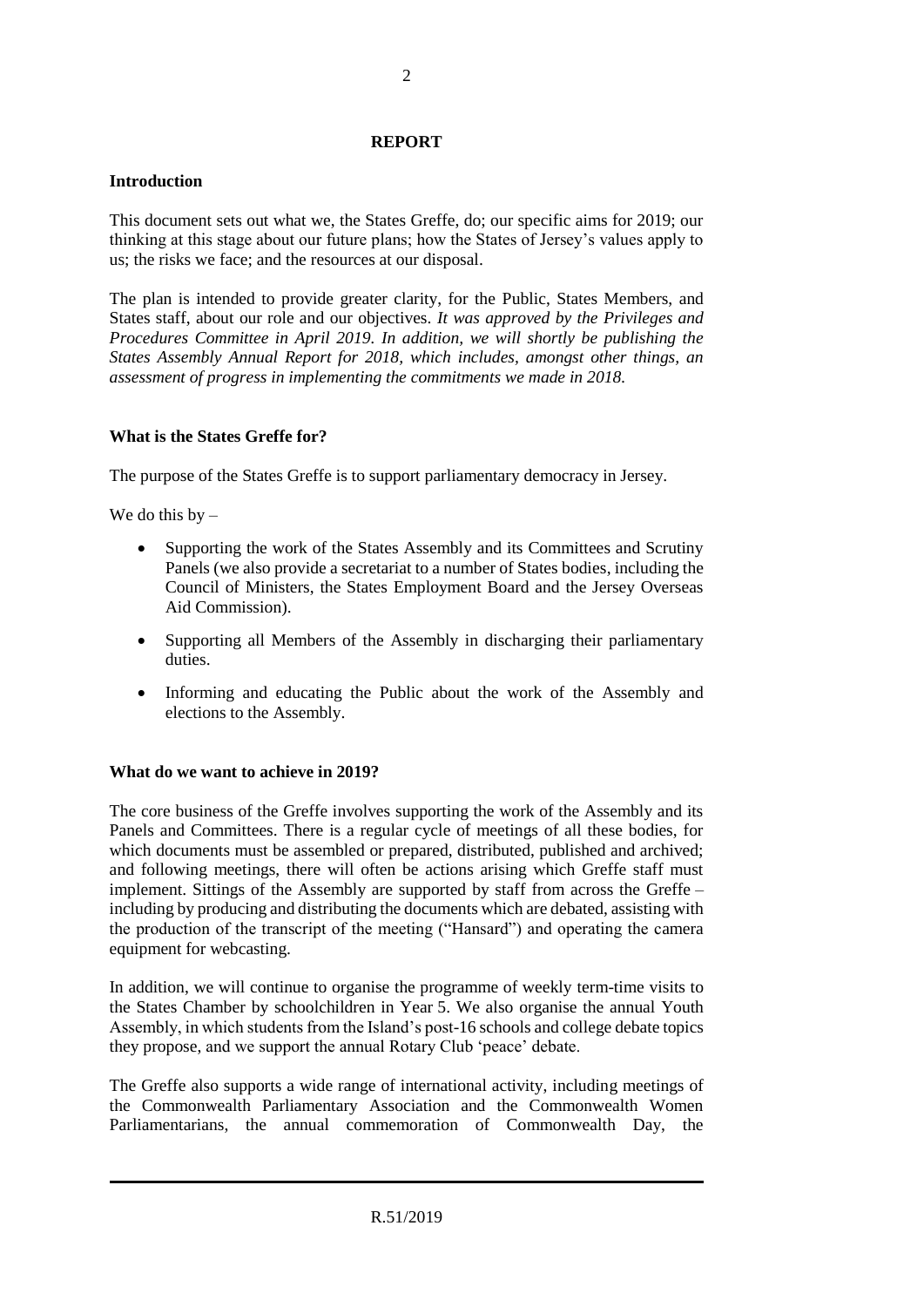Commonwealth Youth Parliament, the Assemblée Parlementaire de la Francophonie, and the British-Irish Parliamentary Assembly.

Our aim is to undertake all of this work to a high standard, maintaining and enhancing our reputation for professionalism, integrity and delivery to the often challenging timescales demanded by the political process.

In addition, in 2019 we have the following objectives –

- We will assist the Privileges and Procedures Committee in responding to the report of the international mission which observed the 2018 election. We will support the Committee in identifying and addressing the principal barriers to higher election turnout. We will continue to work with the Comité des Connétables on reform of electoral registration, in particular exploring whether People Directory data can be used to enrol eligible people automatically on the electoral registration. In addition, we will consider how digitising election registers may facilitate the introduction of electronic voting. We will consider how we can increase the diversity of candidates standing for election and provide them with more assistance to stand, which was identified as a priority for the States in the Common Strategic Policy. We will also undertake a review of election costs, following the Assembly's agreement to a proposition on this matter.
- We will undertake a project to find out what resources Members need in order to discharge their various responsibilities effectively, and we will identify how those resources can be provided.
- We will develop a strategy covering how we help educate the Island's schoolchildren and students about the Island's political system and how the Assembly works, working with the Children, Young People, Education and Skills Department.
- We will review the resource requirements for the scrutiny function, with a view to putting in place a more robust staffing structure which better meets the requirements of the Chairmen's Committee. We will continue to provide more 'digital first' scrutiny output. We will also assist a working party on improving legislative scrutiny to develop a better system for scrutinising proposed Laws and Regulations, taking account of the likely resource requirements of any change.
- We will continue to identify and implement modest improvements to our website, and will consider larger-scale improvements for implementation in 2020. We will continue to base improvements to our external communications around the website and our social media output. We will assess how we can use Office 365, once implemented, to improve our business processes.
- We will review our e-petitioning facility with a view to identifying any improvements which we can make, and we will do more to inform people who have signed e-petitions about how the issues of concern to them have been debated in the Assembly.
- Having undertaken some work to scope out an online guide to how the Assembly works, which will help demystify the Assembly's procedures and explain parliamentary jargon, we will begin publishing sections of the guide.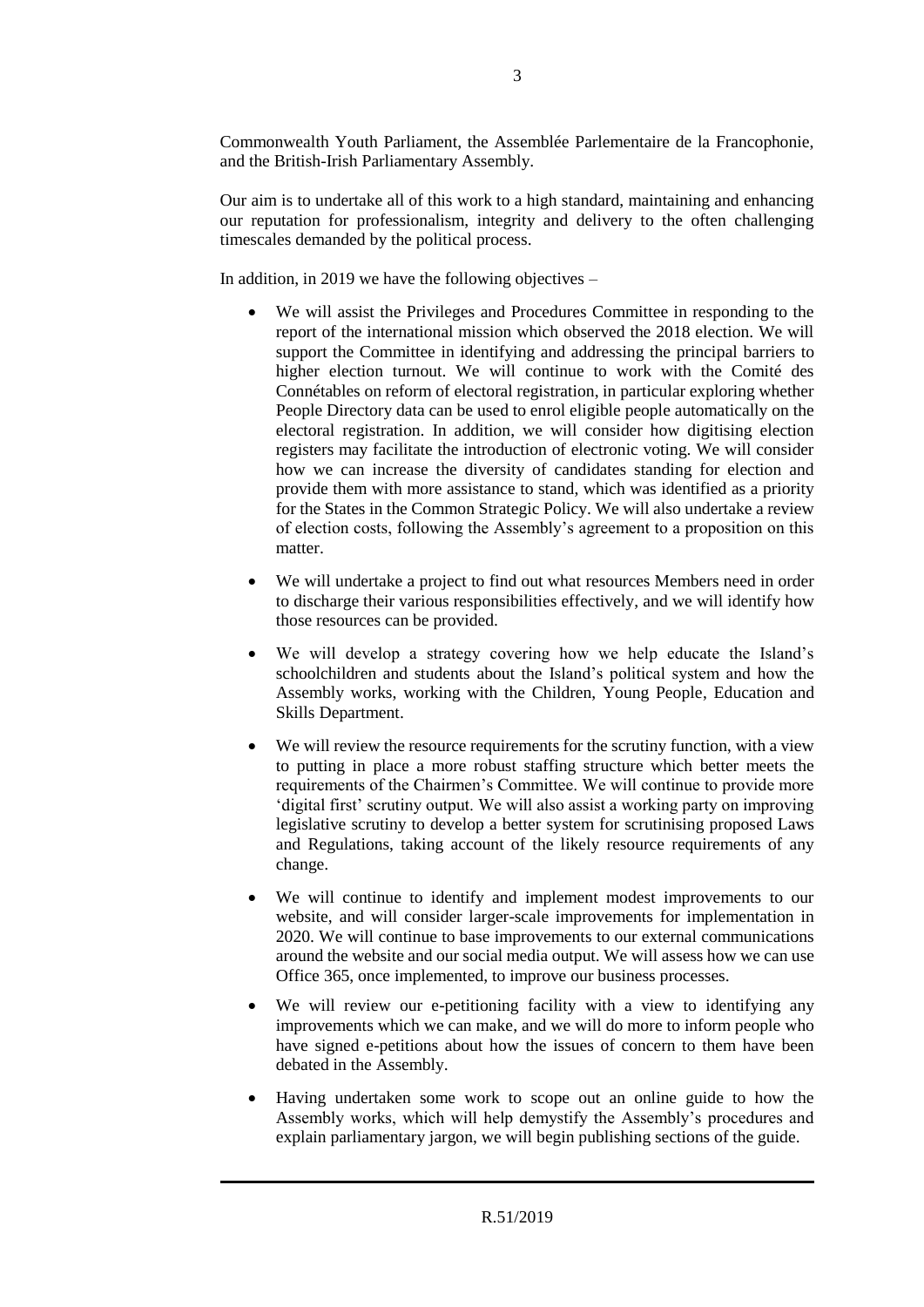- We will prepare for the re-letting of our contracts for the transcription and webcasting of Assembly, Committee and Panel proceedings; and we will continue to work with our transcription provider on a new template for the production of Hansard, so that Hansard may be published in a more accessible and searchable format.
- We will host the British Islands and Mediterranean Regional Conference of the Commonwealth Women Parliamentarians in September 2019.
- We will support the executive committees of the Commonwealth Parliamentary Association and the Assemblée Parlementaire de la Francophonie in delivering their ambitious programmes of work.
- We will support the committee organising the commemoration of the centenary of women's suffrage in Jersey in 2019 so that its initiatives are successful. We will also take steps to commemorate the 250th anniversary of the civic unrest in 1769 which led to changes in the Island's governance.
- We will continue to work with the Bailiff's Chambers on improvements to the security of the States Building, and aim at the same time to improve public accessibility. Our aspiration is to open up the Assembly building to the Public more often than is possible at the moment.
- We will continue to develop our records and information management so that we are fully compliant with data protection best practice, under the new GDPR regime.

The Greffier of the States and his leadership team will consider how the States Greffe can best be organised to undertake all of these strategic priorities effectively.

The Greffier of the States has line management responsibility for the Principal Legislative Drafter, and they will continue to work together during 2019 to assess ways in which the Greffe and the Legislative Drafting Office can work more closely together, particularly in terms of making better use of new technology.

The Comptroller and Auditor-General is undertaking a review of aspects of the governance of non-ministerial departments. The States Greffe will collaborate fully with this work, and will respond promptly to her recommendations, working alongside the other non-ministerial departments.

Our work responds directly to the needs and requirements of States Members and we will be flexible and, if necessary, take on additional projects as the year goes on, reprioritising existing work accordingly.

# **Looking ahead**

We are beginning work on a number of initiatives which we expect will come to fruition in 2020 or later. These include –

 The possibility of Jersey hosting a British-Irish Parliamentary Assembly conference in 2020.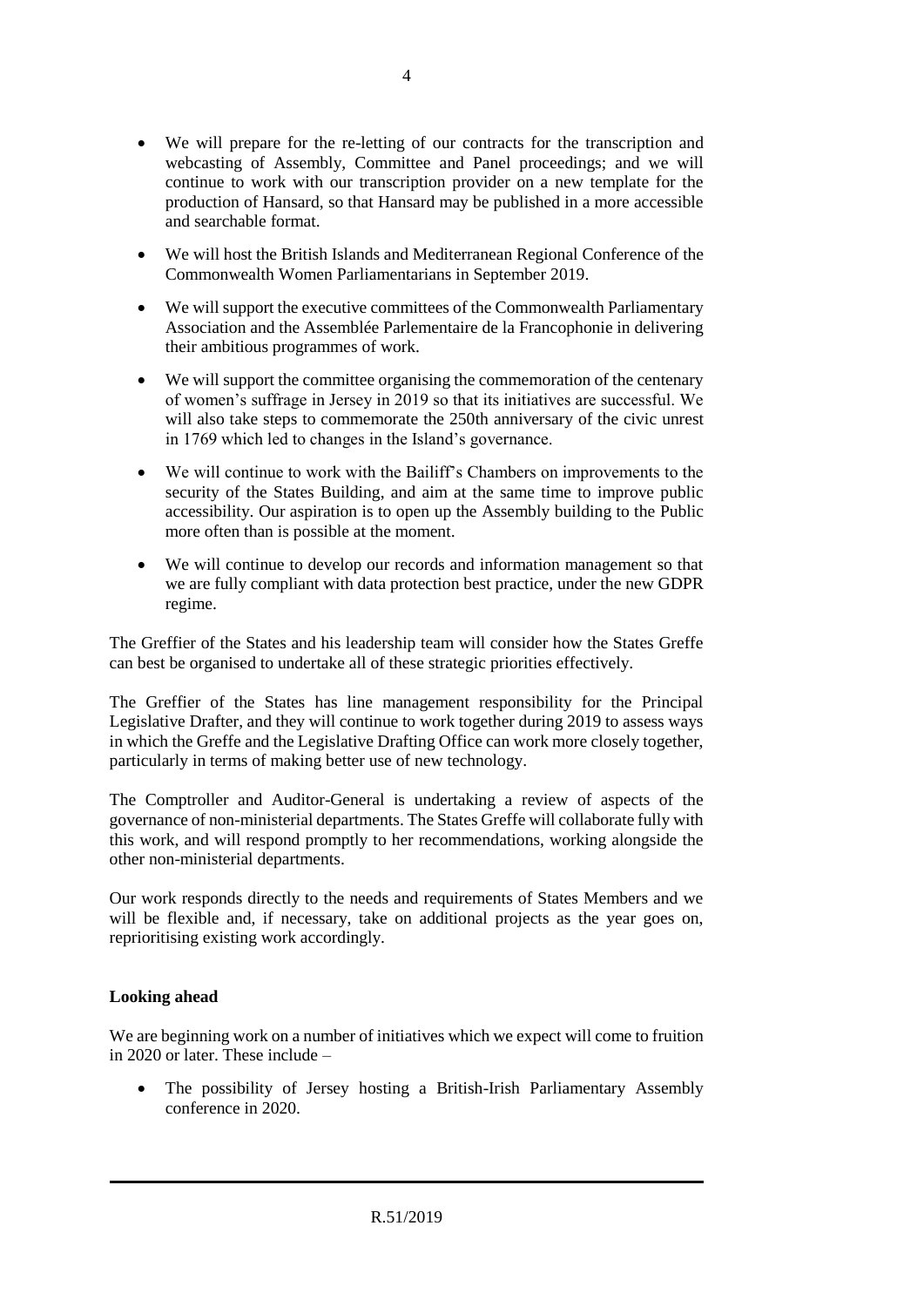- Commemoration in 2021 of constitutional changes in 1771, including the publication of th[e Code of 1771](https://www.jerseylaw.je/laws/revised/Pages/15.120.aspx) (law code) and the decision that the Royal Court could no longer legislate, leaving the States Assembly as the Island's only legislative body.
- Responding to the refurbishment of Morier House, the timing of which is currently uncertain.
- Broadening our youth engagement work to encompass other groups.
- Continuing work on whether and how digital ID could be used to support electronic and online voting.

### **How do we want to achieve our objectives?**

The values of the States of Jersey are integral to the way we work. These are –

- Customer focus: we aim to provide timely, relevant, and professional information, advice and support to States Members and the people of Jersey.
- Constantly improving: we challenge ourselves to improve the way we work and the services we provide.
- Better together: we work effectively every day with colleagues across the States and throughout the Island.
- Always respectful: we exist to serve the people of Jersey and are always respectful in our dealings with them.
- We deliver: we pride ourselves in delivering high-quality services at pace and getting it right.

#### **Measuring and benchmarking**

Parliamentary outcomes can be difficult to measure – if turnout falls at an election, to what extent can that be attributed to the publicity campaign about the election, the quality of candidates, public perceptions about whether the election needs to deliver change, or something as simple as the weather?

However, the website redesign, and our increasing use of online tools, provides us with opportunities to measure how successful our communications are at being read and shared. We have begun to gather data on the reach of our online communications, and we will develop this process further during 2019.

We have used the Jersey Opinions and Lifestyle Survey to gauge public attitudes to the election and politics in Jersey in general, and in 2018 we worked with the executive to commission an opinion poll to help identify barriers to election turnout. We will use this information to develop plans for boosting turnout in 2022.

We informally benchmark our work with other Commonwealth jurisdictions, which is one of the benefits provided by our membership of the Commonwealth Parliamentary Association, and we will continue to develop this in 2019.